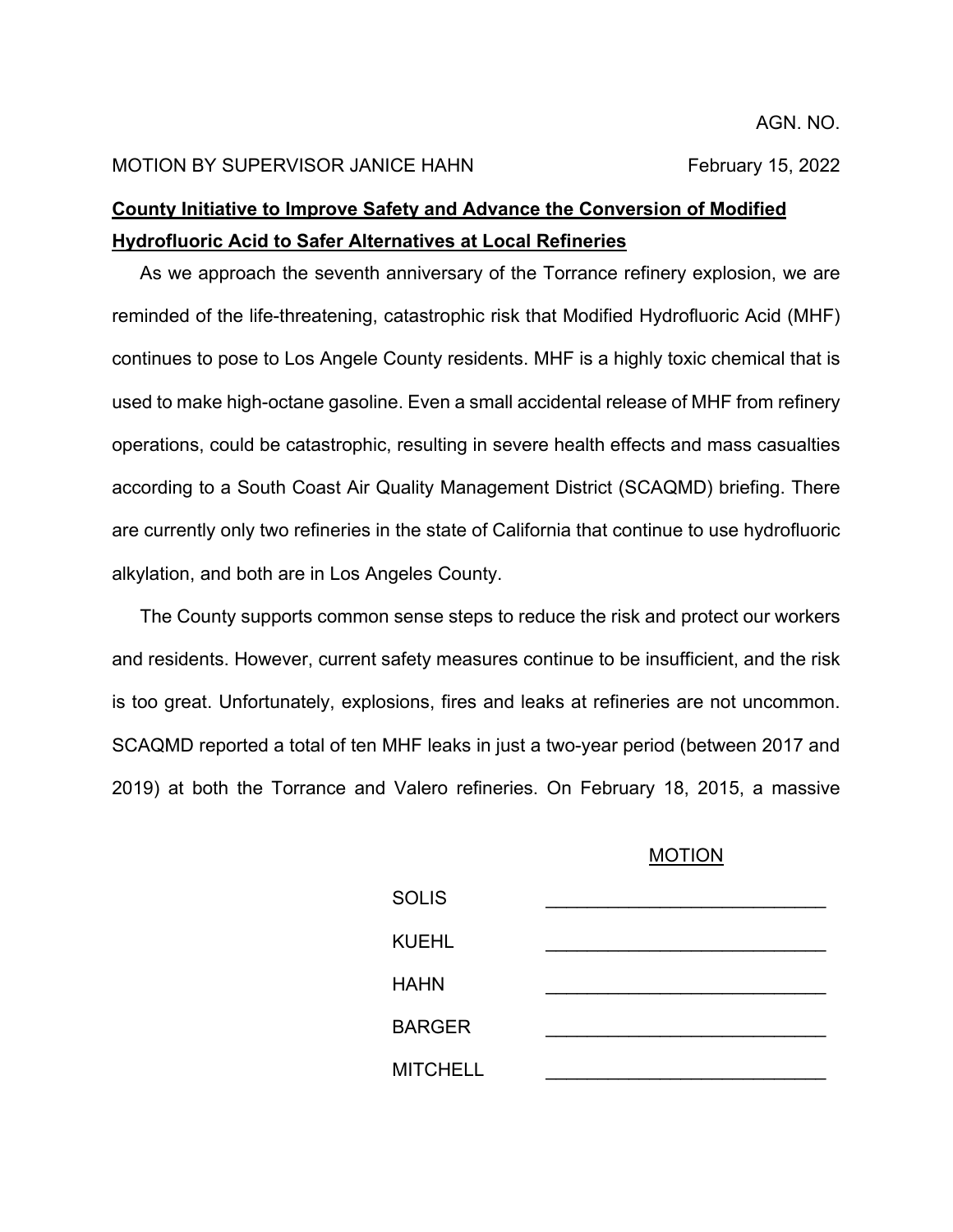explosion at the Torrance Refinery launched an 80,000-pound piece of debris that came within five feet of hitting an MHF tank. This near miss injured four refinery workers, caused millions of dollars of damage, and traumatized the local community. The U.S. Chemical Safety Board investigation concluded this was a near miss of a catastrophic MHF release.

Both the Torrance and Valero Refineries are adjacent to underserved communities that already bear a disproportionate pollution burden and have residents who are especially vulnerable to pollution. The Torrance Refinery is adjacent to the Harbor Gateway South neighborhood, which is among the most pollution-burdened communities in the state. The State ranks the Harbor Gateway South neighborhood in the 95th percentile for combined pollution and vulnerability. Also downwind of the Torrance Refinery is the City of Carson, which has a similar ranking for pollution and vulnerability. The Valero Refinery is in a Wilmington neighborhood and is adjacent to the City of Long Beach. The neighborhoods surrounding the Valero refinery are also among the most burdened in the state; they rank in the 90th percentile or higher for overall pollution burden. This raises serious environmental justice concerns, and it is these communities and workers at the refineries that would suffer the most severe impacts from an MHF release.

The use of hydrofluoric acid is regulated by SCAQMD, which conducted an extensive two-year rulemaking process that would have required refineries to convert to safer alternatives. The Board supported the SCAQMD's efforts to phase out this toxic substance and encouraged the SCAQMD to expedite its rulemaking process. Public testimony by hundreds of residents, experts and local elected officials called for the phase out of MHF. Instead, in 2019, SCAQMD accepted a proffer for the refineries to voluntarily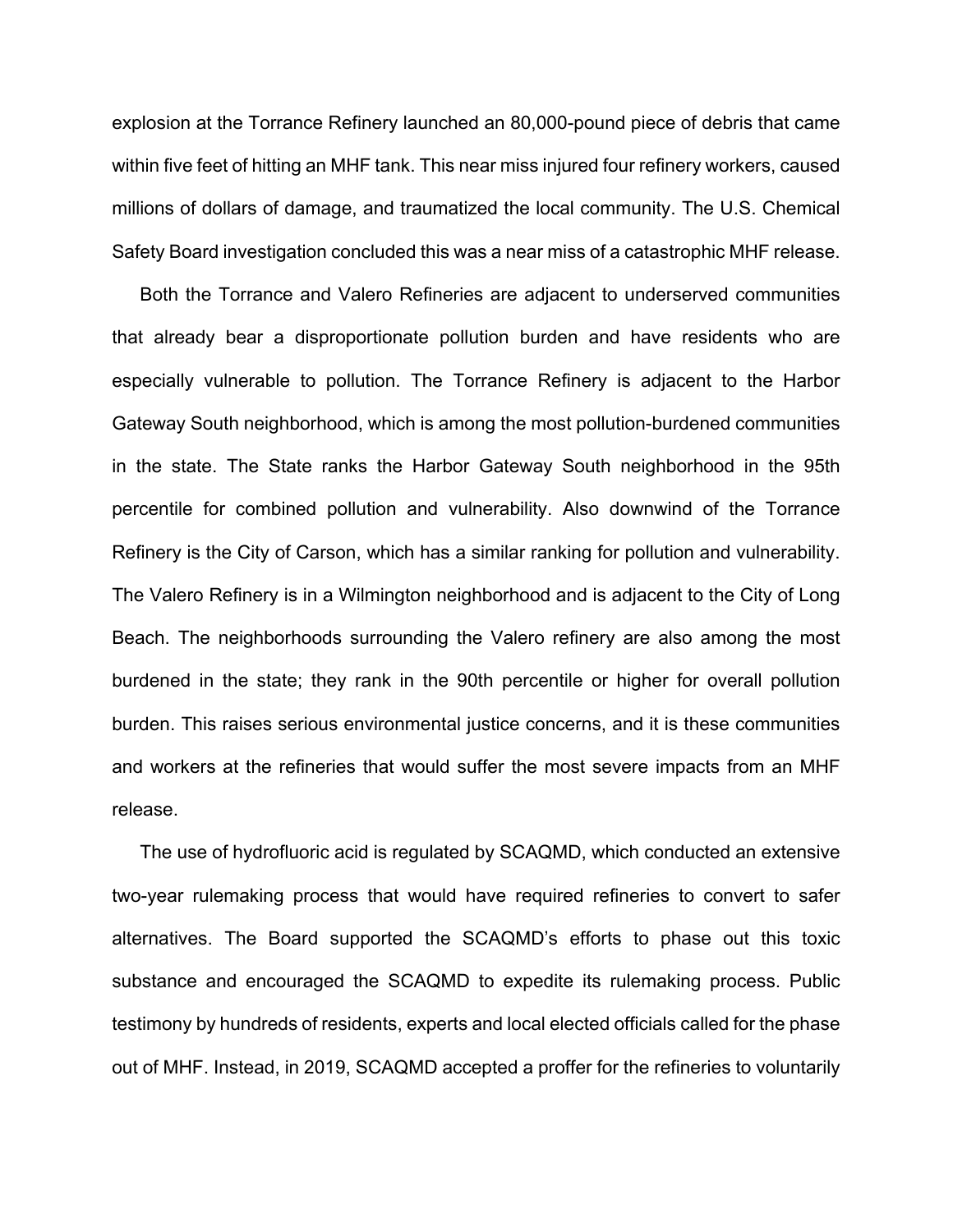implement its own enhanced safety features. Two years later, installation of these safety features is still underway. In its proffer letter, the Torrance refinery committed to continue to explore alternative technologies every five years.

The possibility of a catastrophic MHF release from refineries can never be eliminated unless refineries convert to a safer commercially available technologies, which several refineries across the country have recently chosen to do. In order to protect residents and public health, it is incumbent upon the regulatory agencies to advance the goal of phasing out the use of MHF in Los Angeles County and prepare a coordinated emergency response effort should an MHF release occur in the interim.

**I, THEREFORE MOVE** that the Board of Supervisors:

- 1. Direct the Chief Executive Officer, through the Legislative Affairs and Intergovernmental Relations Division, to write a five-signature letter to Governor Newsom and Attorney General Rob Bonta asking that the State take all possible actions to require refineries in California to convert from MHF to safer alternatives.
- 2. Direct the Office of Emergency Management, in coordination with the Department of Public Health, Environmental Health Division and Emergency Preparedness and Response Division, Department of Health Services Emergency Medical Services, Fire Department Health HazMat Division, and County Counsel, to meet regularly to review existing health and safety measures relating to MHF, review the risk management, emergency response and notification plans for an unplanned release of MHF, and request an update from SCAQMD Refinery Committee on the status of the proffer and the progress of commercially available alternative technologies.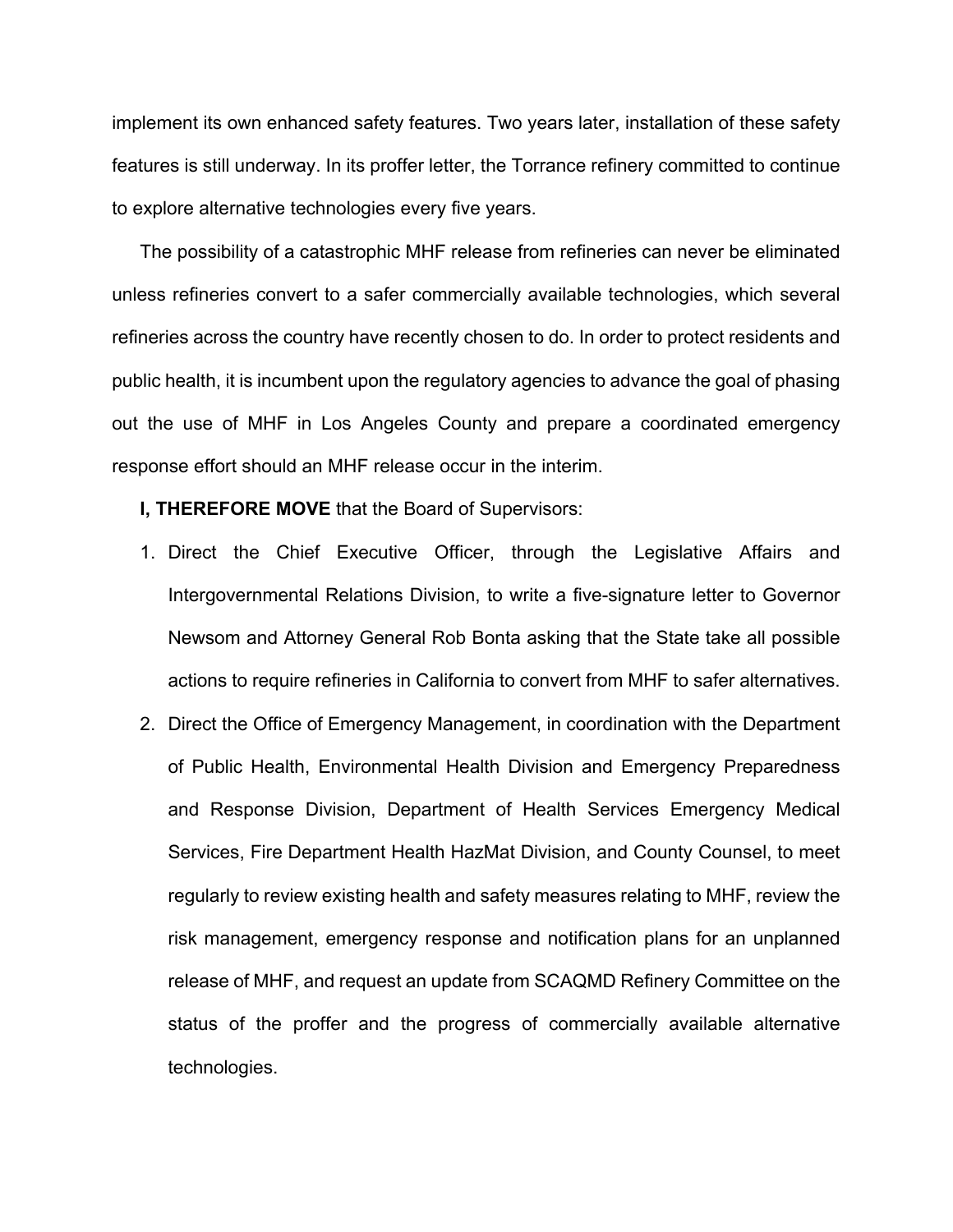3. Direct the departments to provide a written report to the Board in 180 days with recommendations on how to enhance risk management and emergency planning and any other steps the County should take to protect the health and safety of communities living near the two refineries until MHF can be phased out.

**I, FURTHER MOVE** that the Board of Supervisors direct the County of Los Angeles to support any new State or Federal legislation that requires refineries to convert from MHF to safer alternatives; and authorize the County's Sacramento and Washington D.C. advocates to take all appropriate legislative advocacy actions to advance this effort.

# # #

JH:kb